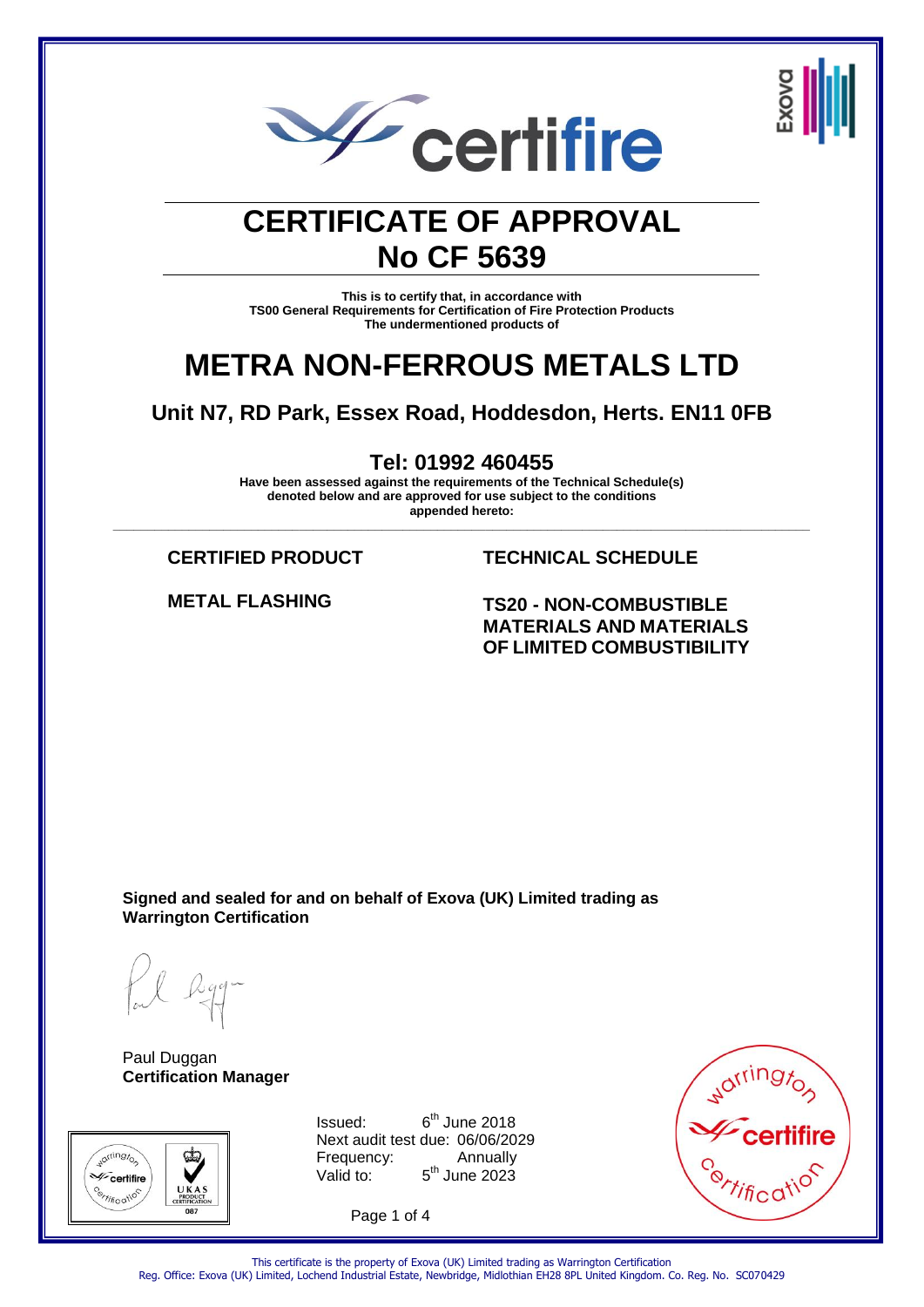



## **CERTIFICATE No CF 5639 METRA NON-FERROUS METALS LTD**

#### **Non Combustible Material or Materials of Limited Combustibility**

- 1. This approval relates to the use of a Non Combustible Material. The product has shown a fire performance which should ensure that when the Metal Flashing is in use in building construction or refurbishment, it should not significantly add to the fire risk.
- 2. This approval does not cover other features required of metal flashing such as resistance to water, corrosion etc
- 3. The temporary protective covering is approved on the basis of:
	- i) Initial type testing
	- ii) Audit testing at the frequency specified in TS20
	- iii) Inspection and surveillance of factory production control
	- iv) Certification under ISO 9001:2015
- 4. The construction product shall be mounted and fixed in accordance with manufacturers instructions.
- 5. Markings to the CERTIFIRE design referencing Metra Non-Ferrous Metals Ltd, CERTIFIRE and CERTIFIRE Ref. No. CFxxx shall be affixed to each construction product in the prescribed position.
- 6. This approval relates to on-going production. The product and/or its immediate packaging is identified with the manufacturer's name, the product name or number, the CERTIFIRE name or name and mark, together with the CERTIFIRE certificate number and application where appropriate.
- 7. This approval has been prepared from test data summarised below and derived from the test reports referenced below. Full details of the product, justification for the conclusions given, along with validity statements are given in those reports.

Page 2 of 4 Signed J/020



Issued:  $6^{th}$  June 2018<br>Valid to:  $5^{th}$  June 2023  $5<sup>th</sup>$  June 2023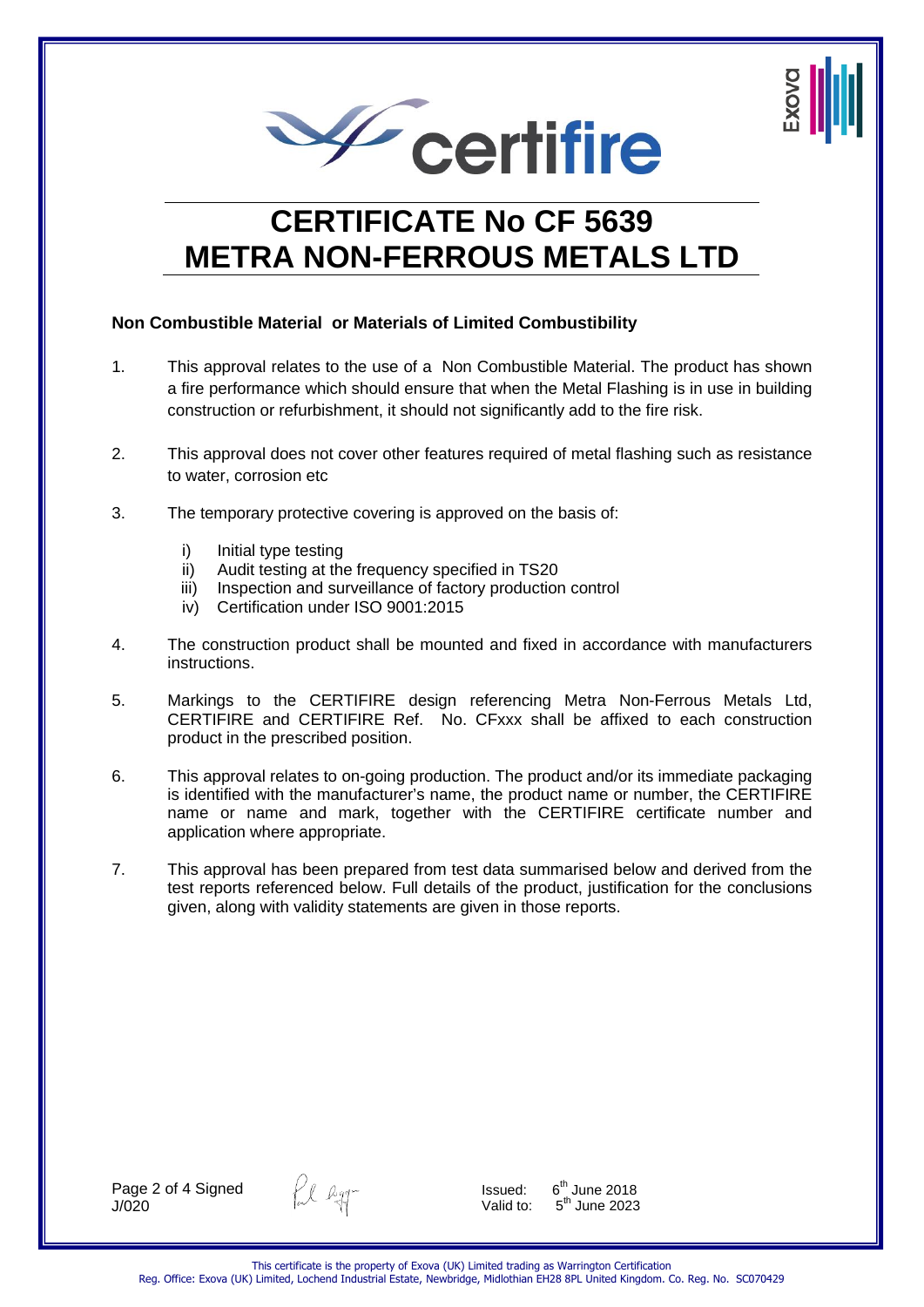

## **CERTIFICATE No CF 5639 METRA NON-FERROUS METALS LTD**

**Test Evidence**

| <b>BS EN ISO 1716</b><br><b>Test Results:</b> | Formal test data – WF 394005 and 395495            |  |
|-----------------------------------------------|----------------------------------------------------|--|
|                                               | Adhesive $-$ 34.40 MJ/kg or 1.38 MJ/m <sup>2</sup> |  |
|                                               | Paint – 20.37 MJ/kg or 0.88 MJ/m <sup>2</sup>      |  |
|                                               | Zinc Alloy $-$ 0 MJ/kg                             |  |

**BS EN 13501-1 Classification report – WF 398516** Total Product – 0.52MJ/kg

The product has been appraised as having a Class A1 performance when fire tested and assessed by Exova Warringtonfire to BS EN 13501-1

Certification is awarded on the basis of initial type testing to BS EN 13501-1, as appropriate, initial inspection and on-going surveillance of factory production control, and on-going compliance with the scheme requirements including labelling of the product as specified. The currency of the certification may be verified at http://www.warringtonfire.net/certifire.

Page 3 of 4 Signed J/020



Issued:  $6^{\text{th}}$  June 2018<br>Valid to:  $5^{\text{th}}$  June 2023  $5<sup>th</sup>$  June 2023